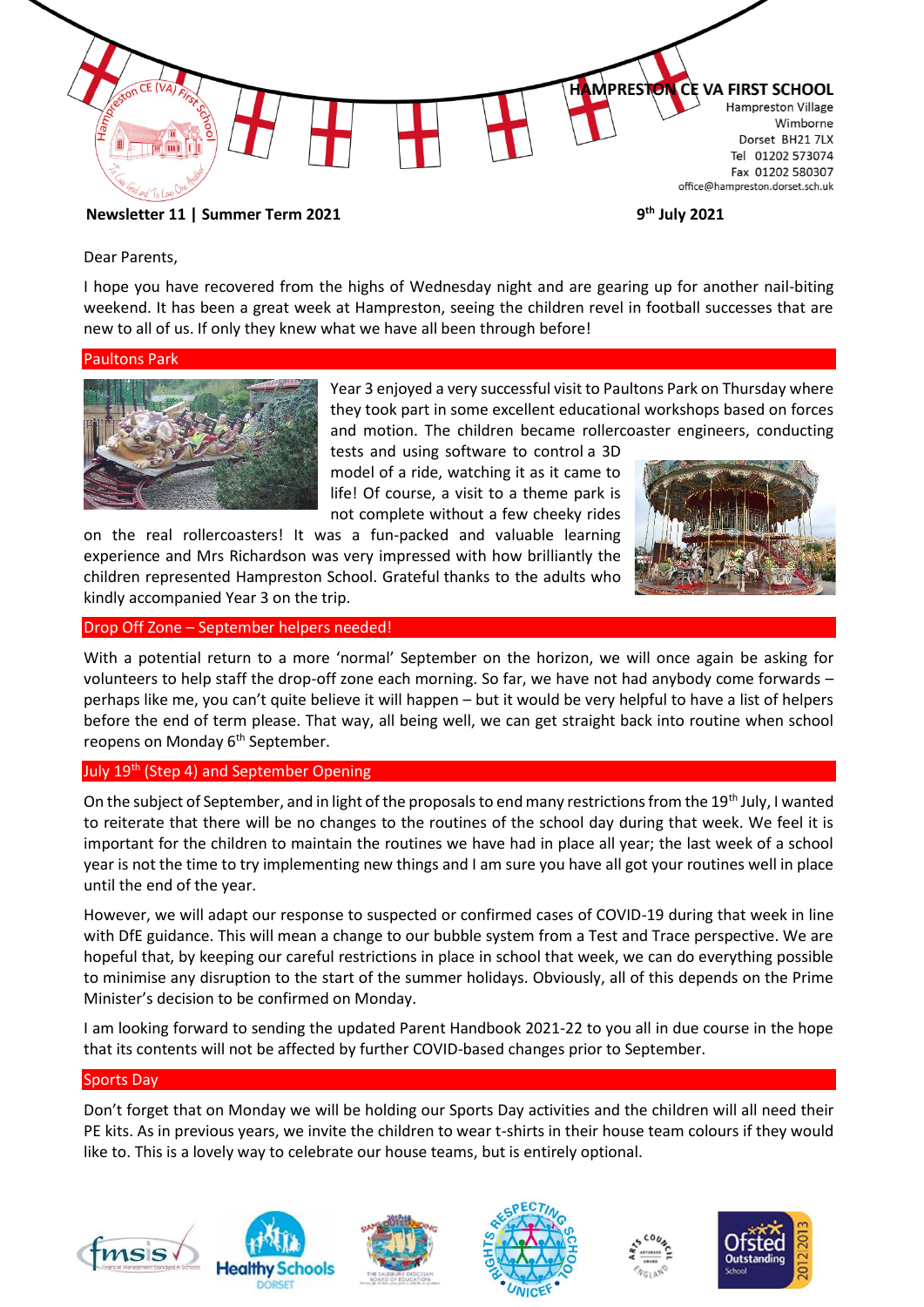We are hoping for beautiful weather and so the children will need sunscreen, hats and water bottles. However, if the weather is not up to the task, we will move to our reserve day, Tuesday 13<sup>th</sup> July. Where possible, we will notify you ahead of time if this looks likely.

### Move Up Day

It was brilliant to see the children in their new classes this morning. I am always amazed at how they all sit just a little taller in their seats on days like this. I know that they had a great time meeting their new teachers and teaching assistants and that it has whet their appetite for the September.

#### Second Hand Uniform Sale

Just to remind you that the Friends of Hampreston will be holding a second-hand uniform sale at the end of the day on Friday 16<sup>th</sup> July.

Whatever you are getting up to this weekend, I hope you manage to enjoy the sunny weather and even if you are not a football fan, I hope that the excitement and hopes of the nation lift your spirits. Have a great weekend…

# Come on England!

Yours sincerely,

hi Will

**Mr. T. Williams Headteacher**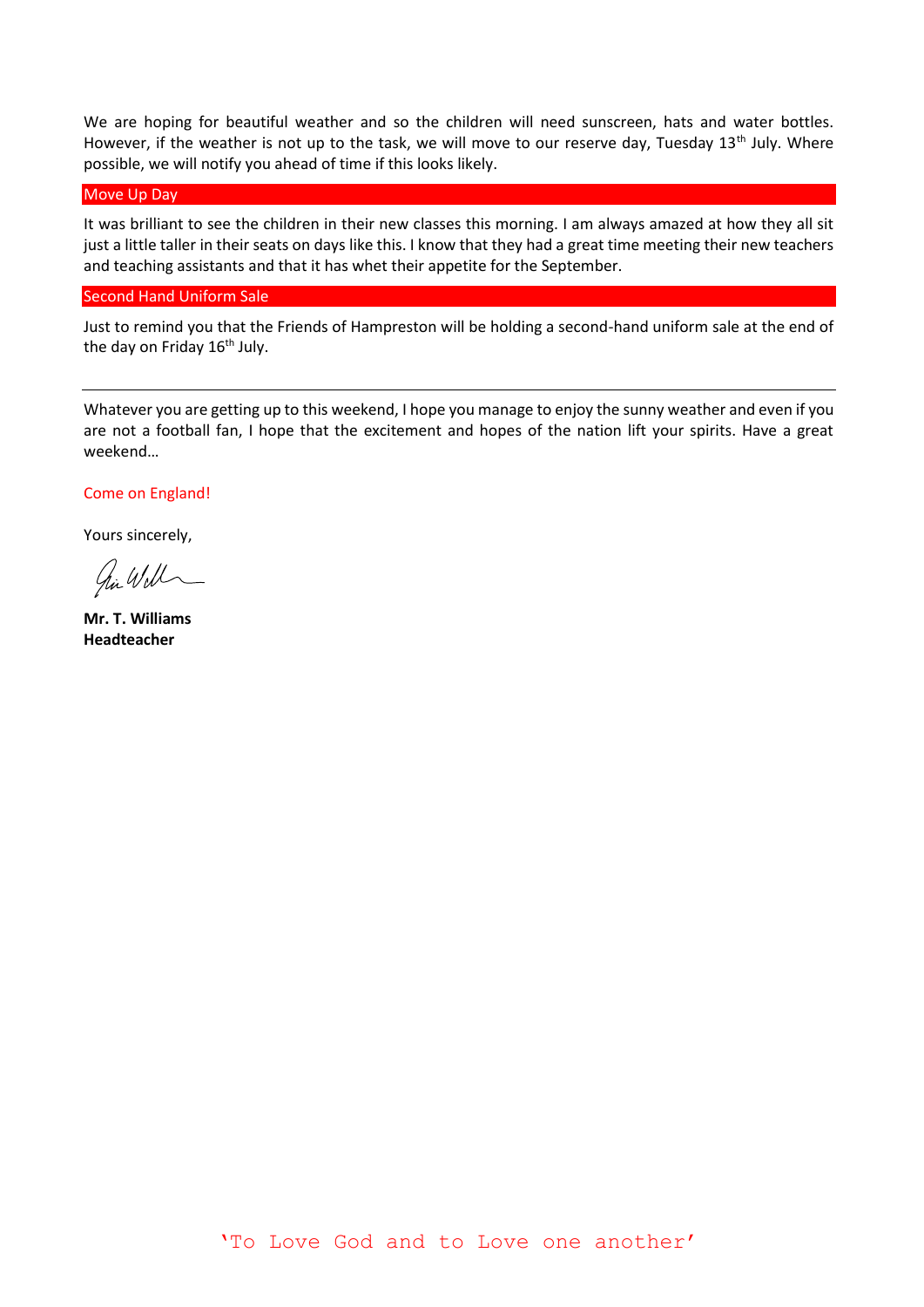# **This Week:**

To help support you at home and to spark conversations about learning, here is what the children have been covering this week.

|                         | English                                                                                                                                                                                                                                                                                                                                                                                                                                                                                                                                                                                                              | <b>Mathematics</b>                                                                                                                                                                                                                                                                                                                                                                                          |
|-------------------------|----------------------------------------------------------------------------------------------------------------------------------------------------------------------------------------------------------------------------------------------------------------------------------------------------------------------------------------------------------------------------------------------------------------------------------------------------------------------------------------------------------------------------------------------------------------------------------------------------------------------|-------------------------------------------------------------------------------------------------------------------------------------------------------------------------------------------------------------------------------------------------------------------------------------------------------------------------------------------------------------------------------------------------------------|
| Reception               | This week in English, we have read two stories about<br>camping on a farm. We have learnt to write and spell key<br>vocabulary involved with camping and we have written<br>postcards home about our camping trip at the very<br>luxurious and exciting Hampreston Campsite!<br>This week in let's Explore, we have designed tents and<br>made cardboard 3D models of them, played in the<br>campsite area and set up the den each day by hammering<br>the pegs in to place. We have practised writing our lower<br>case letters, thought about essential and non-essential<br>items to take camping plus lots more! | In maths we have been measuring length height and<br>distance. The children have been thinking really carefully<br>about which of the following terminology is accurate to<br>use: shorter, longer, shortest, longest, taller and tallest.<br>We have used okay dough to make measuring worms and<br>caterpillars using the challenge cards and then completed<br>written work in our power maths journals. |
| Ţ<br>Year               | This week in literacy, the children designed their own Mr<br>Man or Little Miss character. They came up with some<br>inventive descriptions! We also reflected on Year 1; the<br>children enjoyed writing letters to Reception to reassure<br>them about moving up to a new year group in September.                                                                                                                                                                                                                                                                                                                 | In maths, Year 1 have revised 2D and 3D shapes, halves<br>and quarters. The children were able to guess which shape<br>was in my bag by quizzing me about its properties. They<br>could fold different shapes into halves and quarters and<br>even find a half or a quarter of different quantities.                                                                                                        |
| $\mathbf{\sim}$<br>Year | Year 2 have written a great story this week all about a<br>magic pebble which transports them on an adventure. The<br>writing has been enthusiastic, purposeful and accurately<br>written.                                                                                                                                                                                                                                                                                                                                                                                                                           | In maths children have solved some logical maths puzzles<br>and also looked at how we measure capacity.                                                                                                                                                                                                                                                                                                     |
| w<br>Year               | Year 3 have been planning the layout for an information<br>page. They are finding creative ways to present their<br>information, focusing on organisation and presentation.<br>We have been enjoying our new class novel entitled<br>"Oliver and the Seawigs", which is full of challenging and<br>stimulating new vocabulary.                                                                                                                                                                                                                                                                                       | In maths, we take a break from 'time' for a few days of<br>general maths assessment. We will shortly be moving onto<br>capacity (using I and mI). Please help your child learn their<br>6 and 9 times tables for an informal test on Monday.                                                                                                                                                                |
| Year <sub>4</sub>       | We have also been reflecting on ourselves and our time in<br>Hampreston. The children have worked very hard to<br>complete some poetry and other artistic pieces for our end<br>of year project.                                                                                                                                                                                                                                                                                                                                                                                                                     | We have all loved being back at school this week. The<br>children have had a very maths-heavy week looking at<br>describing movement on a grid using co-ordinates, lines of<br>symmetry in shapes and patterns and completing their<br>own symmetric patterns and figures.                                                                                                                                  |